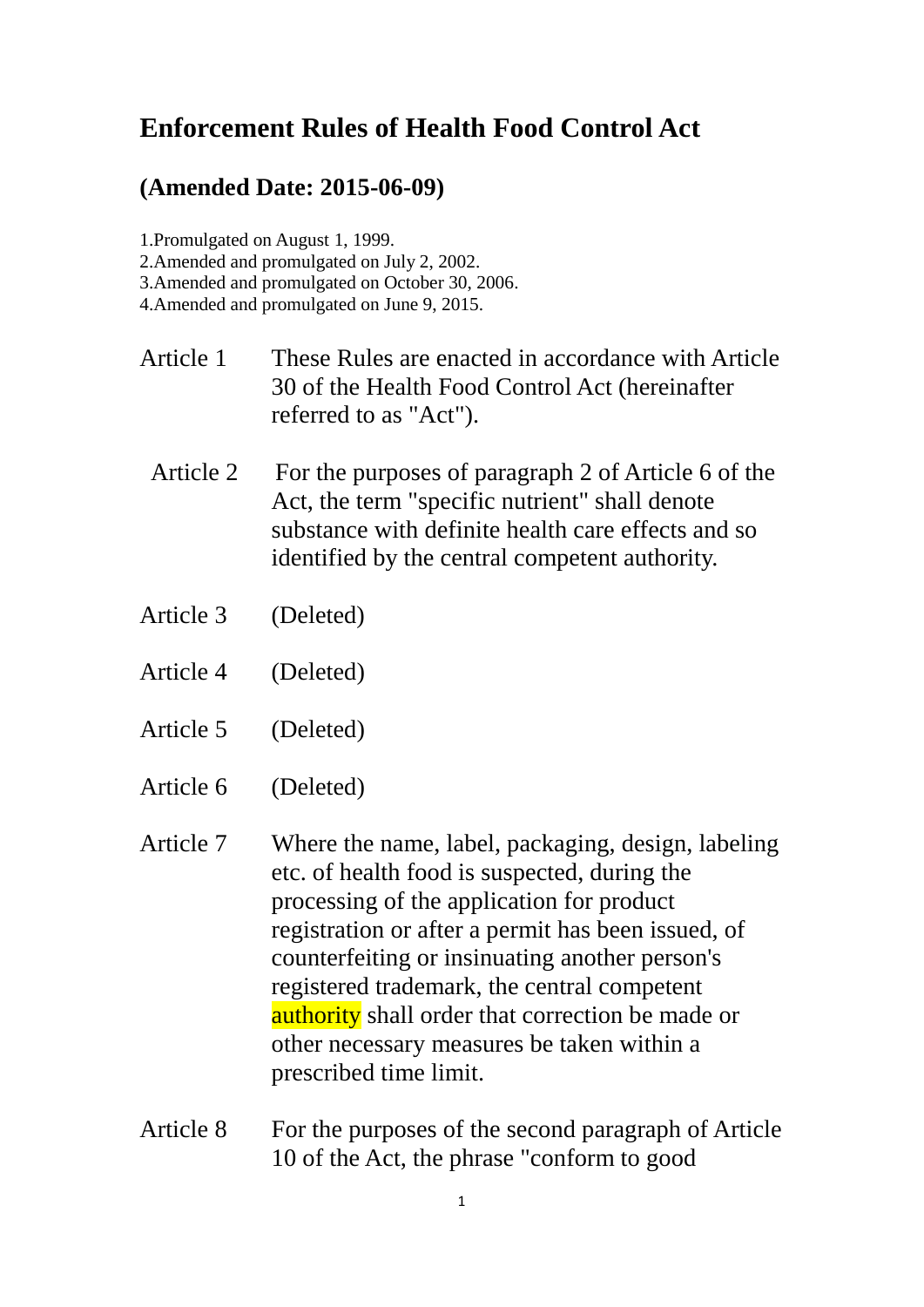manufacturing practices of the country of origin" shall denote that imported health food shall conform to the good manufacturing practices set by the competent **authority** of the country of origin. Such practices shall be equivalent to that mentioned in the first paragraph of the same article.

- Article 9 For the purposes of Article 11 of the Act, the term "sanitation standards" as in the phrase "health food containers and packaging shall meet the sanitation standards" shall denote the relevant standards prescribed by the central competent **authority** in accordance with the Act Governing Food Safety and Sanitation.
	- Article 10 The contamination by pathogens as in subparagraph 2, permissible tolerances of residual pesticides as in subparagraph 3, permissible tolerances of nuclear fallout or radioactivity as in subparagraph 4, and substances or foreign matters detrimental to human health as in subparagraph 7 of Article 12 of the Act shall be governed by the Act Governing Food Safety and Sanitation and the relevant regulations.
- Article 11 For the purposes of subparagraph 6 of Article 12 of the Act, the phrase "exceed the shelf life" shall denote that the shelf life has passed the expiry date mentioned in subparagraph 4 of the first paragraph of Article 13 of the Act.
- Article 12 The material facts to be labeled on health food pursuant to subparagraphs 1 to 5 and 9 of the first paragraph of Article 13 of the Act shall be governed by the Act Governing Food Safety and Sanitation and the relevant regulations.